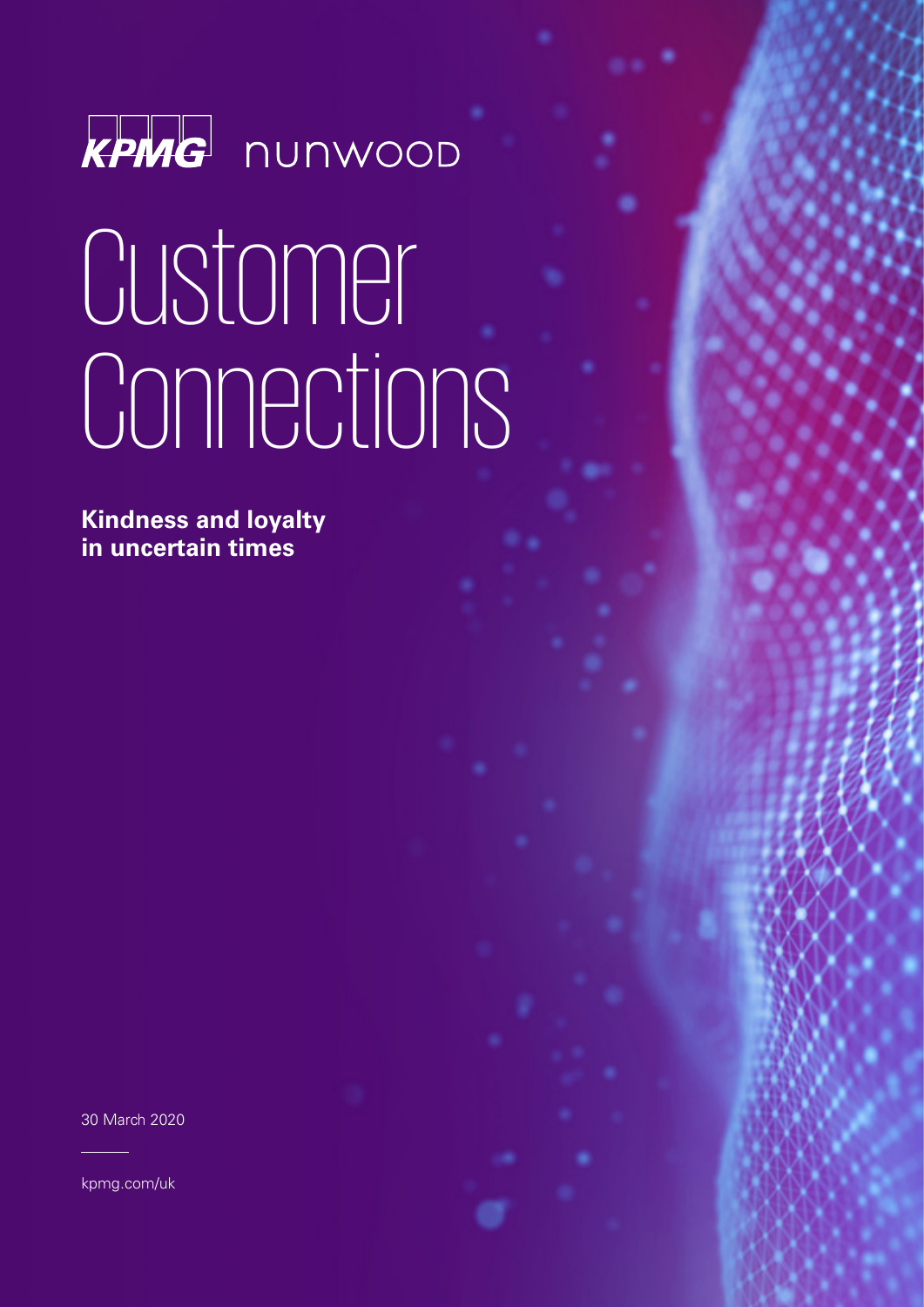## Introduction

**Across the world, firms are having to make remarkable changes in how they operate. In these turbulent times they are rediscovering their sense of purpose, innovating rapidly and getting closer to the communities they serve. At the heart of their response needs to be human closeness, with trust and empathy as the corner stones. The challenge they face is having to react to changing circumstances at an unprecedented pace, whilst ensuring their responses are being formulated with the very latest best practice in mind.**

Mastering deep, meaningful and human connections with customers and colleagues will become even more important to business leaders as the full force of COVID-19 comes into effect. Firms that invest in ethical, trust-building behaviours now can connect emotionally with their customers, provide invaluable support and secure long term loyalty. As well as providing thousands with kindness in uncertain times, those that get this right will both help protect their business and lay the seeds of future growth.

As the global situation becomes more complex, how and when companies should lend support is still uncharted territory. Unlike disaster relief, there is no roadmap or recipe for company involvement. However, companies must continue to keep their employees' trust, understand evolving consumer and community needs, and provide products, services and resources where appropriate.

We are already seeing companies innovating rapidly to cope with the uncertainties ahead. Working from home may become the new normal, finding unique ways to respond to customer needs being a virtual, rather than a physical, team based approach. There is little doubt that COVID-19 will irrevocably change the way businesses will compete over the next decade. What will decide success is how businesses react to the changing fundamentals.

 $\overline{\mathbf{G}}$ 

Our research shows that investing in the customer relationship in times of difficulty will be repaid by enduring customer loyalty. Firms that maintain their ethics during periods of catastrophe grow and prosper.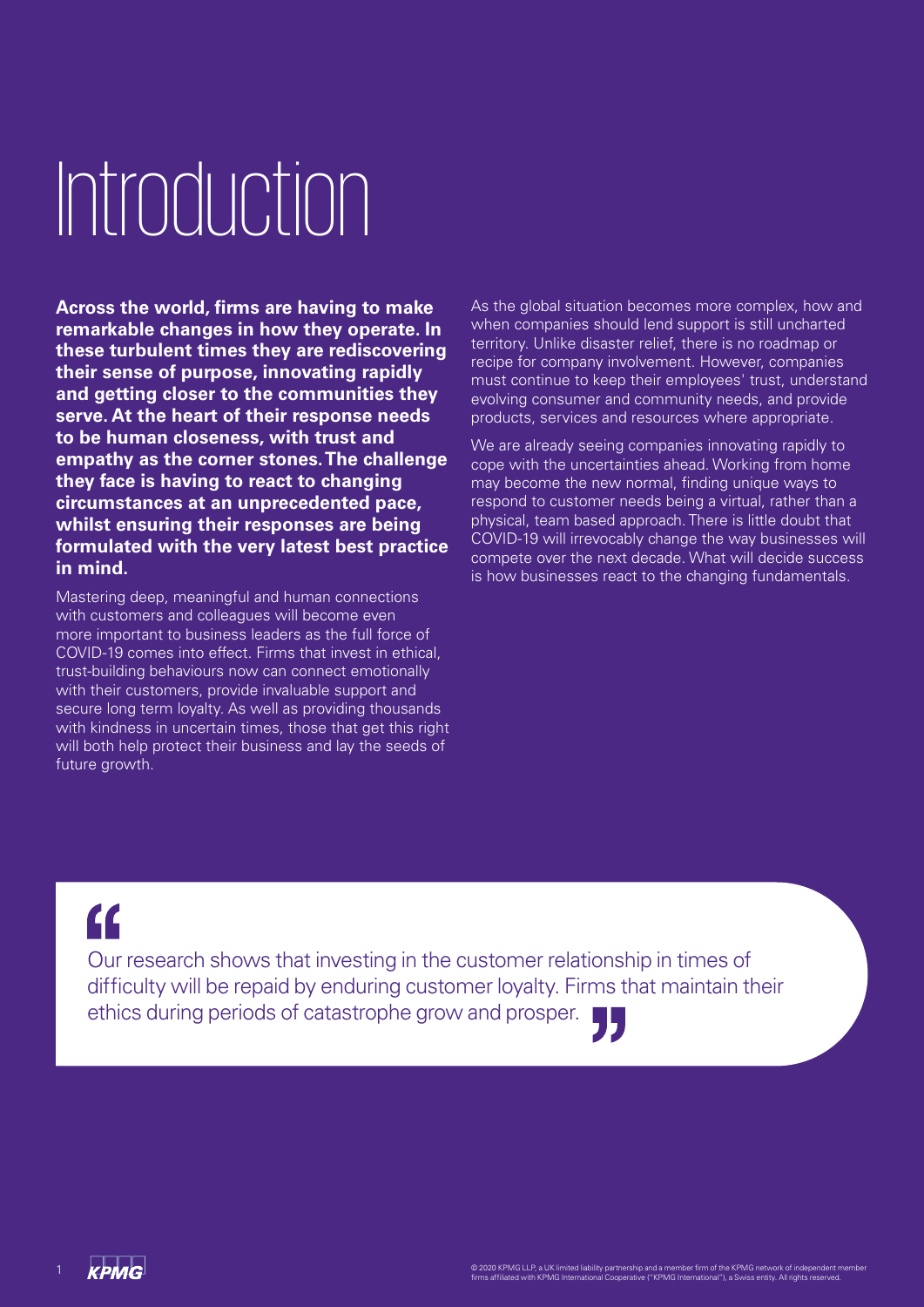#### **Adopting best practice**

As firms seek to ensure they are doing the right thing in the right way, it is helpful to have a set of principles that act as a comprehensive check list to ensure all the necessary bases are covered.

One framework firms might consider is The Six Pillars of experience derived from 10 years of primary research across more than 2,700 brands in 24 countries. It shows the universal principles that govern all positive human experiences with both customers and employees.

The organisations that master The Six Pillars grow more quickly, manage costs better and make people happier. Each pillar is supported by a set of 'golden rules', detailing the specific ways business leaders need to act to position themselves, in these hugely uncertain times, for a fruitful future.



[For more information and detailed resources, please visit our website](https://home.kpmg/xx/en/home/insights/2020/01/home.html).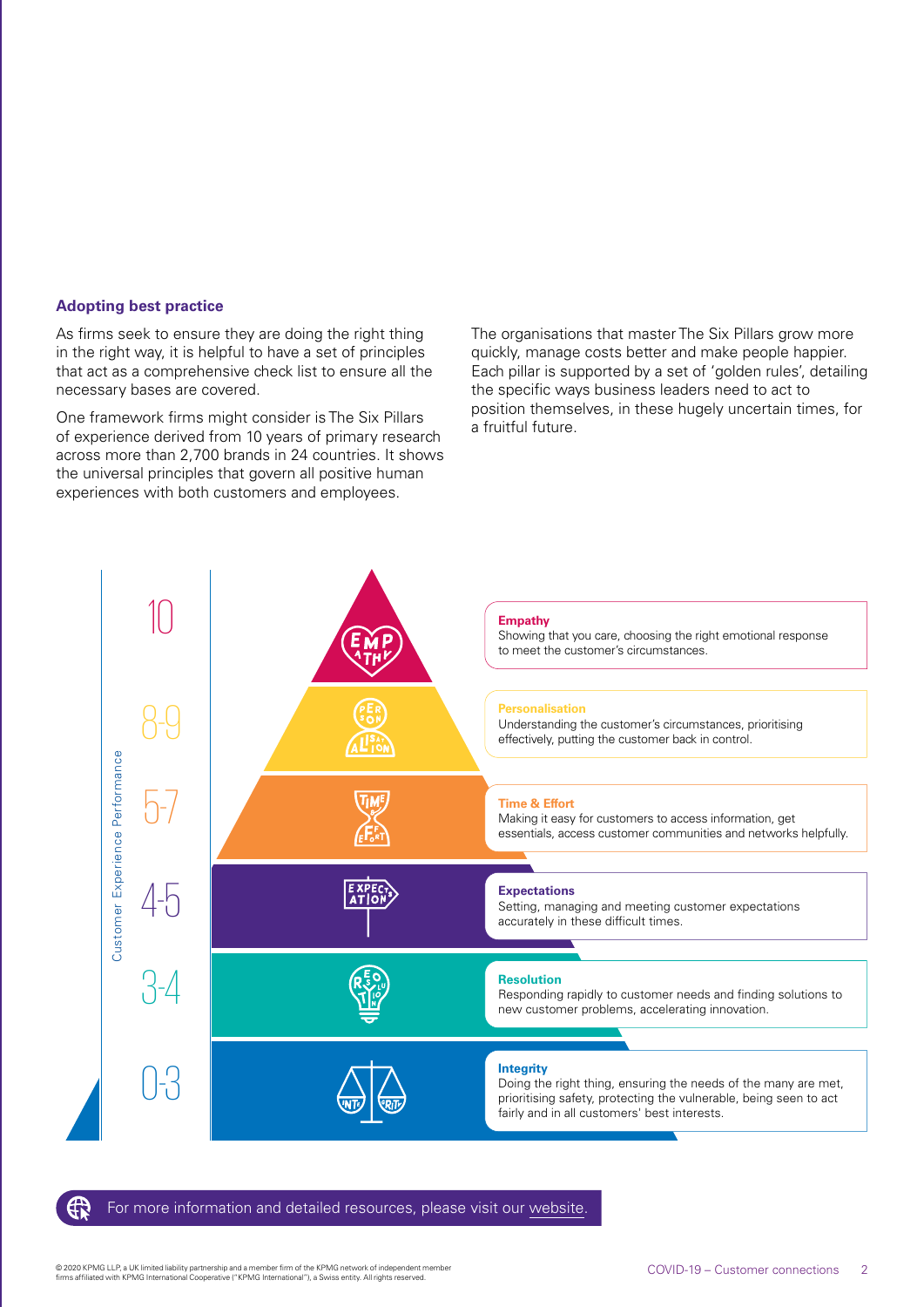## How can best practices navigate uncertain times?

#### **We are already seeing significant innovation across The Six Pillars. Starting with Integrity – the most important foundation of all experiences:**



#### **Integrity**

How companies act today in the midst of a global crisis will strongly influence how customers feel about placing their business with them in future.

Increasingly firms are aware of the good profit/bad profit issue. Sustainable profits arise from exemplary corporate behaviour.

Our research shows that investing in the customer relationship in times of difficulty will be repaid by enduring customer loyalty. Firms that maintain their ethics during periods of catastrophe grow and prosper.

An airline in the US that eschewed price gouging when Hurricane Dorian hit Florida received widespread plaudits. Similarly, a Florida utility's trust-building response, to provide advanced solar technology to schools and emergency stations to various weather events, has led to dramatic improvements in its shareholder value.

A leading soap store retailer provided Coronavirus support through offering free hand washing to anyone, no purchase necessary. As a soap store, it leveraged its stores, soaps and sinks to provide a basic but necessary service.

Some firms have responded to COVID-19 with guarantees on jobs and pay and supermarkets are working together to prioritise the ill and the elderly. Restaurant chains and cookery schools have previously provided delivery services to those in need, creatively using crowd funding to ensure these services are free. Firms are actively seeking ways of doing the right thing in the circumstances.

A leader in the Italian fashion industry is donating over \$1 million dollars to combat the rapid virus spread in Italy, with funds being split between three Milan-based hospitals and Rome's Spallanzani hospital, in addition to the Civil Protection Agency, which helps manage emergency events.

Hotel owners are making their hotels available to the emergency services at no cost and guaranteeing staff employment.

#### **COVID-19: Golden rules**

Doing the right thing, preventing panic, ensuring the needs of the many are met, prioritising safety, protecting the vulnerable, being seen to act fairly and in all customers' best interests

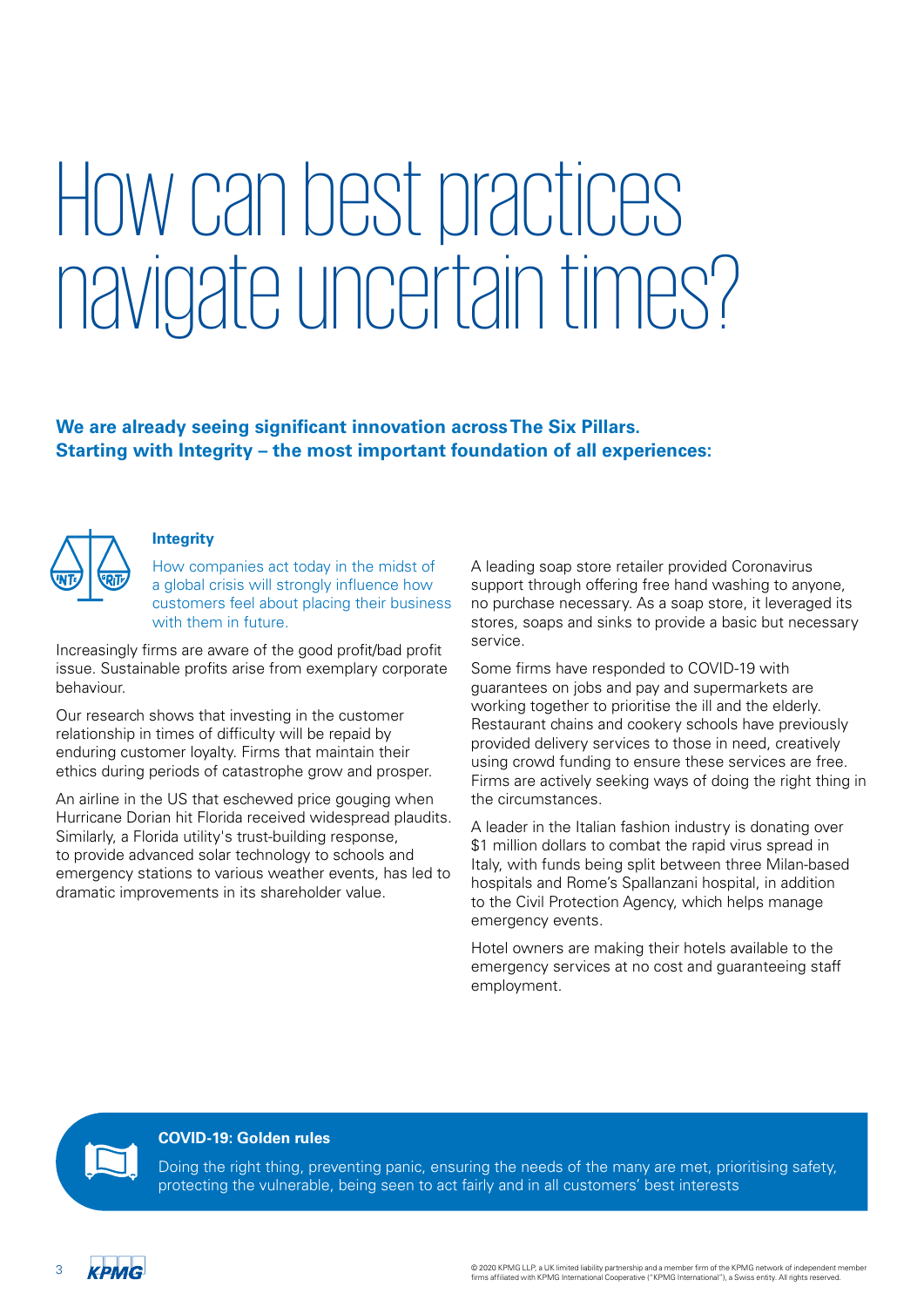### $\overline{\mathbf{G}}$

We are already seeing companies innovating rapidly to cope with the uncertainties ahead. Working from home may become the new normal, finding unique ways to respond to customer needs being a virtual, rather than a physical, team based approach.



#### **Resolution**

Companies that naturally problem solve will innovate and survive the crisis; for others, learning to innovate will be essential for survival.

With self-isolation about to become the new reality for millions of people, novel thinking and new approaches are required.

A streaming provider allows subscribers to watch a feature with their friends and comment on what they see, a potential solution to loneliness. In addition, they are reducing their impact on the Internet as more people work from home.

TV companies that charge for sport are letting customers pause their sports subscription for free whilst sports events are on hold.

Mortgage providers, banks and building societies are providing repayment holidays on loans. Some are not going to charge interest over the three months and will ensure that credit ratings are not affected.

Stores are converting car parks into drive-thrus and creating specific packages of products which customers can purchase online and collect, secure in the knowledge of the sanitation benefits of such an approach. Where necessary the stores will deliver. Supermarkets are setting designated times for the elderly and vulnerable to shop.

Similarly the health service has responded with drive through testing.

In China, 6,000 taxis were mobilised to provide emergency response. To help keep drivers and passengers safe, companies built disinfection stations in their car parks across the country for on-demand mobility vehicles. Logistics companies started using autonomous vehicles (AVs) to help solve delivery issues and provide a 'touchless' system to help reduce the risk of virus spread.

In the UK, supermarkets are linking with taxi firms and the gig economy to ensure deliveries can be made to those who need it or are self-isolating.

A learn-from-home provider in the US has released free daily courses for kids stuck home amid Coronavirus school closures. They have set up a 'Learn From Home' website with four categories: Pre-Kindergarten and Kindergarten, Grades 1 and 2, Grades 3-5, and Grades 6+. Each section is already equipped with one week of content for students with 15 additional days on the way.

US telecoms companies have said they will not charge "coverage" fees for customers using the Internet beyond their contract level and are expanding bandwidth access.

In the UK, telecoms providers have made similar announcements.



#### **COVID-19: Golden rules**

Responding rapidly to customer and employee needs, government requests and finding solutions to new customer problems.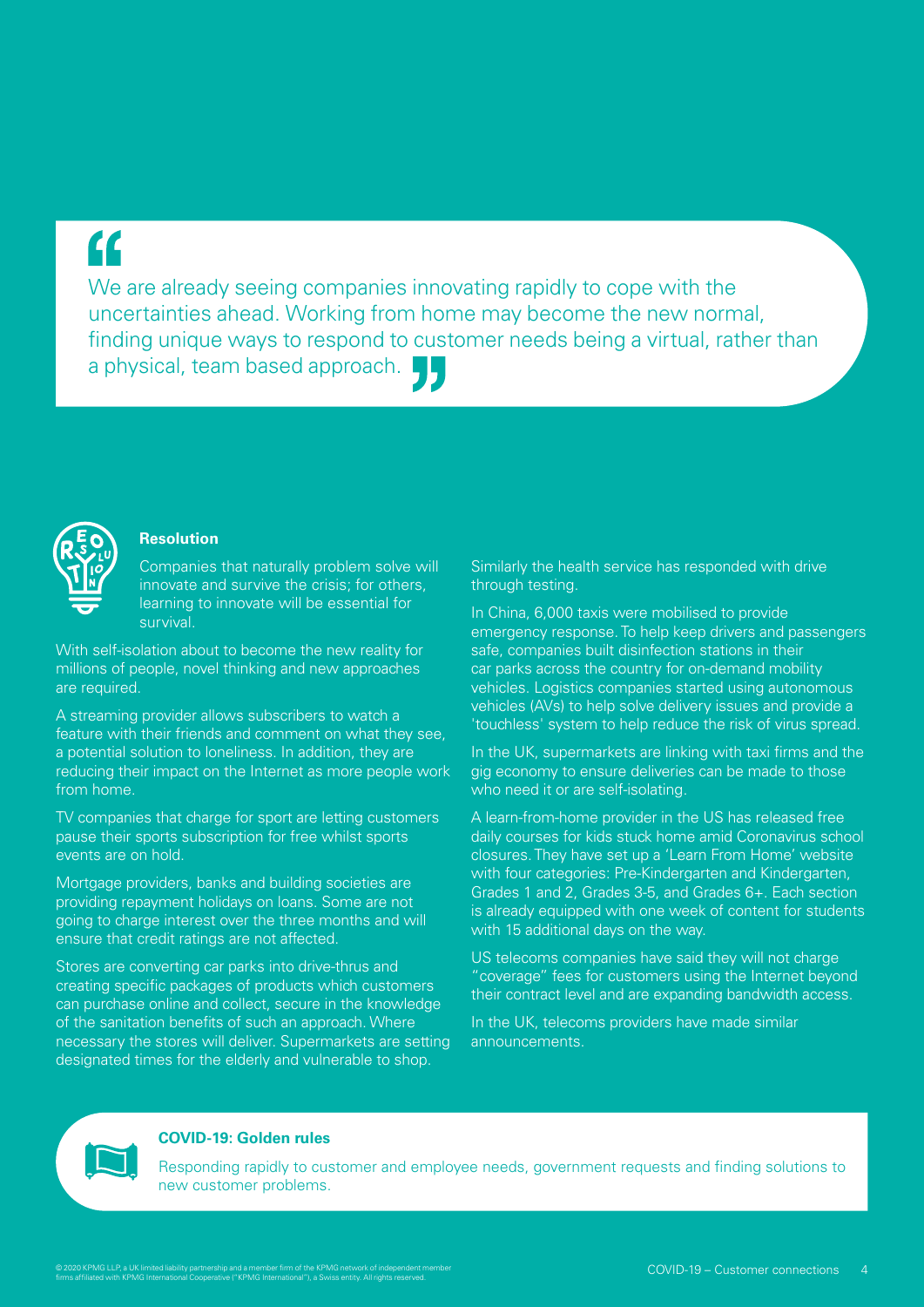

#### **Expectations**

The management of expectations in an environment of potential panic is critical.

Major supermarkets, for example, are shortening their opening hours so that staff can keep shelves full. Nothing causes panic like empty shelves.

The panic buying of toilet rolls for example, psychologists believe is attributable to their bulk packing – it doesn't take many purchases for the shelves to look bare and create a desire to stockpile.

People have an inbuilt psychological need to feel in control. Our brains are expectation engines and they need to have expectations clearly set and, when necessary, reset if they are not to feel out of control.

Understanding the psychology of expectation setting will be essential for firms to ensure their customers are able to manage their lives successfully.

The SARS pandemic of 2002-2004 catalysed the meteoric growth of a then-small e-commerce company called Ali Baba and helped establish it at the forefront of retail in Asia. This growth was fuelled by underlying anxiety around traveling and human contact. Ali Baba prospered by reacting quickly to changing customer expectations, by launching Toaboa, the first consumer retail platform in China, enabling customers to make purchases without having to travel to the shops.

## $\mathbf{C}$

The framework is hierarchical in nature, focusing on Personalisation without addressing trust will bring little long-term benefit. Doing the right thing, finding creative ways to meet customer problems, accurately setting expectations, minimising customer effort, addressing customers' individual circumstances and showing you care follow a natural sequence, however in these uncertain times companies will need to ensure they are addressing all six areas if they are to connect emotionally with their customers. L

#### **COVID-19: Golden rules**

Setting, managing and meeting customer expectations accurately in these difficult times.

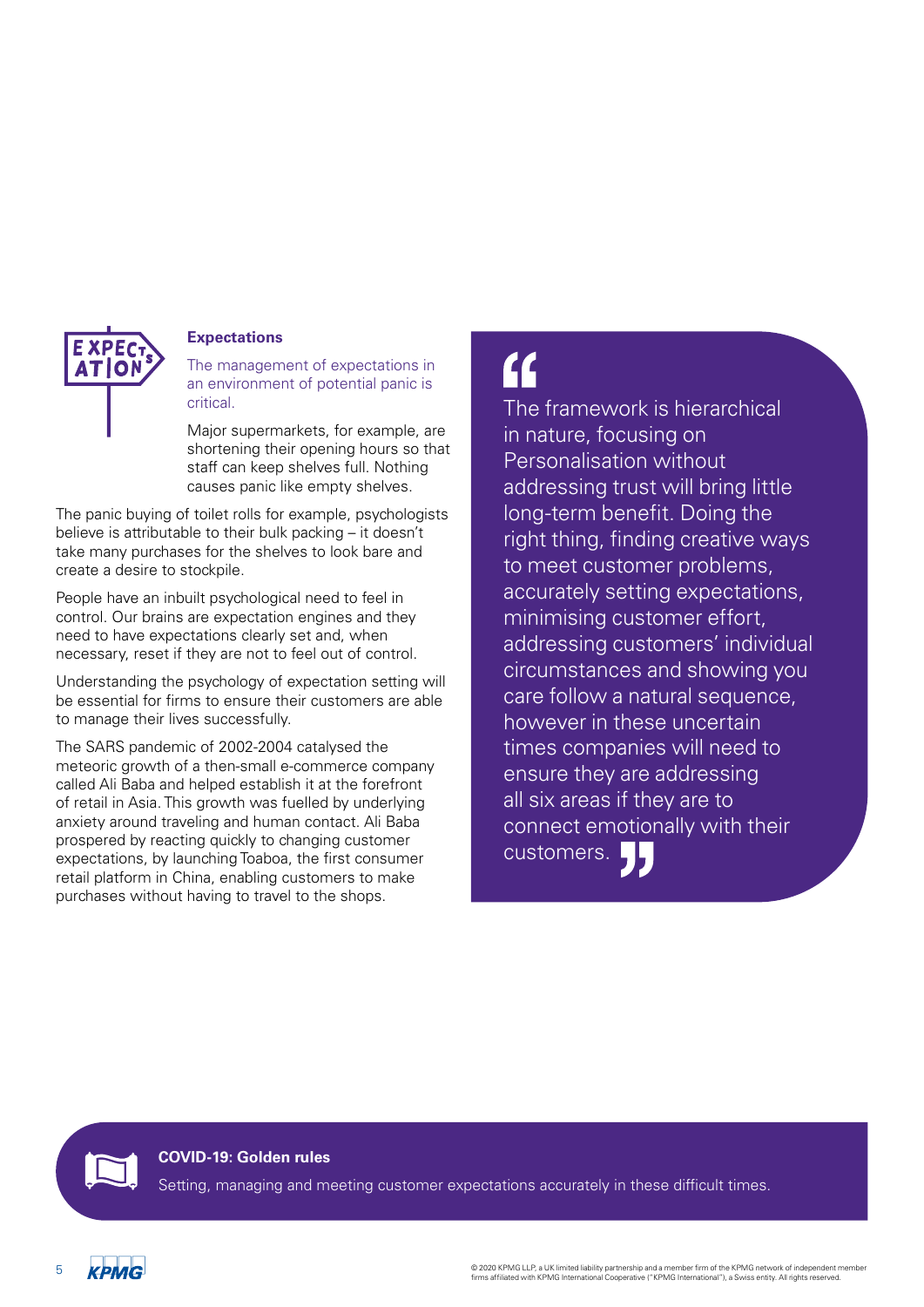

#### **Time and effort**

Minimising effort for key groups is essential. New forms of customer communication are needed.

Neighbourhood WhatsApp groups are forming to protect those most in need. New, altruistic, communities are emerging as new

forms of human connection are required. Firms who are able to support these new networks will be able to get even closer to their customers and help solve real needs.

Prioritisation triage and rapid responsiveness will be critical for both meeting customer needs and for managing the firm's reputation. Large scale online providers, for example, are focusing their warehouses on

In China, Keenon Robotics is using meal-delivery robots to reach people in hospitals and quarantine zones in more than 40 cities, minimising the effort for people in difficult circumstances.

With people spending more time working from home, firms in the US are responding by removing paywalls and increasing access to communication products. Providers of collaboration tools and video conferencing have announced enhanced services and free access for a period of time.

Supermarkets have been forced to bring in new measures not only to help keep shoppers and staff safe, but also to minimise time and effort on the part of the customer. From expanding home delivery services to offer more slots for customers that prioritise the most vulnerable, to setting up customer call centres so that orders can be taken over the phone for those who do not shop online.

Innovative new ways to stop panic buying and to help manage the supply chain are also emerging, with some retailers launching simple-to-order food parcels that contain the weekly necessities, delivered by courier to save the customer from venturing out.

 $\mathbf{K}$ 

Prioritisation triage and rapid responsiveness will be critical for both meeting customer needs and for managing the firm's reputation. Online providers, for example, have focused their warehouses on priority items only.

#### **COVID-19: Golden rules**

Making it easy for customers to access information, get essentials, harnessing communities.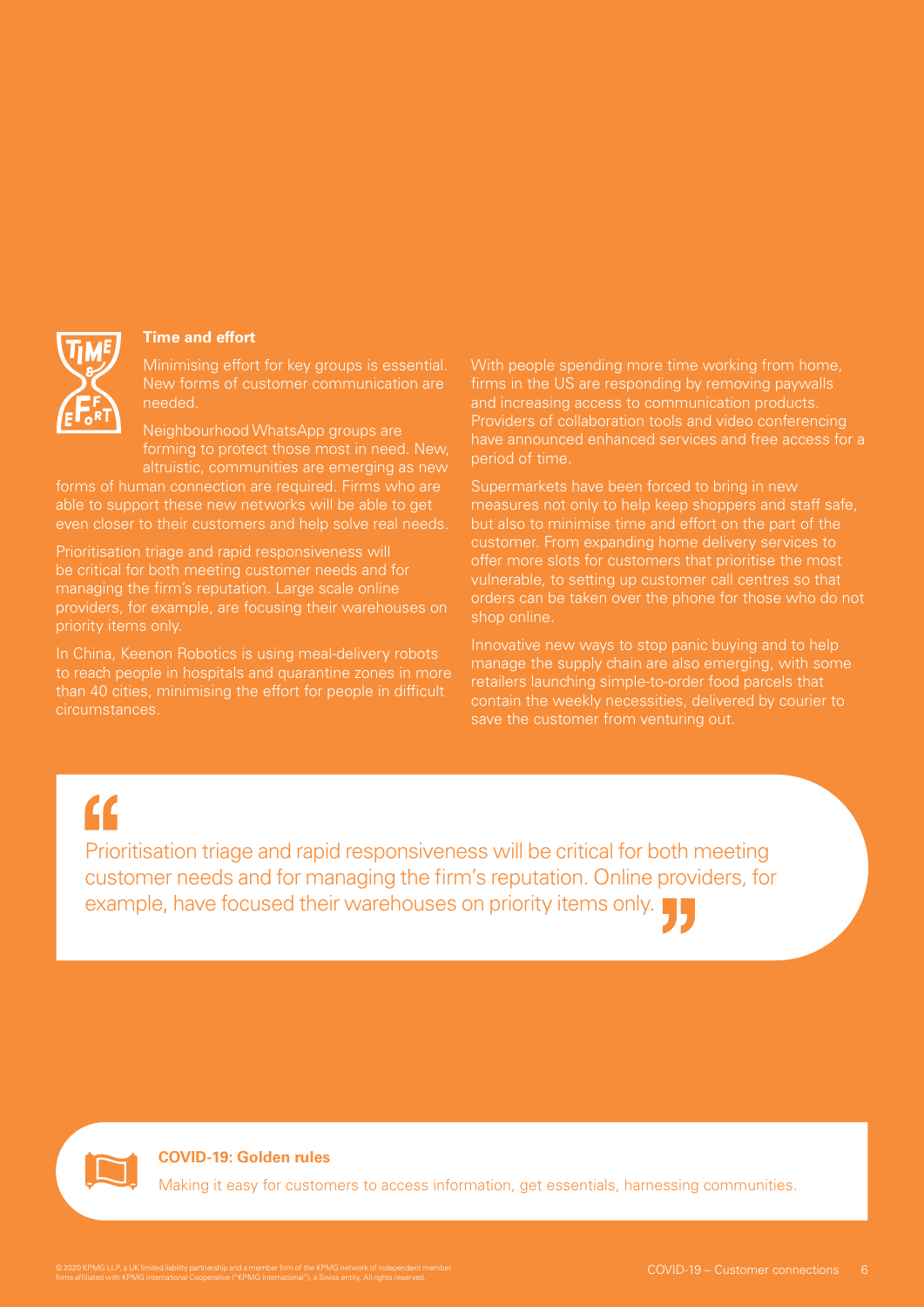

#### **Personalisation**

Understanding a customer's individual circumstances is key to human relationships.

Adapting to a customer's unique circumstances will be beneficial in the

long-term. Our research has consistently shown that we remember things that are personally meaningful to us and this, more than any other factor, influences future behaviour.

A person's circumstances and their resultant needs are already varying widely as people are having to react to the virus. Elderly or at risk populations need information and support, those that live on their own may suffer from loneliness; the psychological pressures on individuals will be enormous.

Innovation around personalising the delivery of information has made a big difference to the spread of the virus in South Korea. It drove rapid testing of over 200,000 of its citizens and used smart phones to tag the movement of the infected – alerting the non-infected of those movements via real-time updates.

The virus will be a big accelerant for remote working and online education. It is likely that this shift will impact morale, productivity and mental health of workers throughout the globe and businesses need to prepare for it.

### $\boldsymbol{\mathcal{U}}$

Our research has consistently shown that we remember things that are personally meaningful to us and this, more than any other factor, influences future behaviour.

#### **COVID-19: Golden rules**

Understanding the customer's circumstances, prioritising effectively, putting the customer back in control.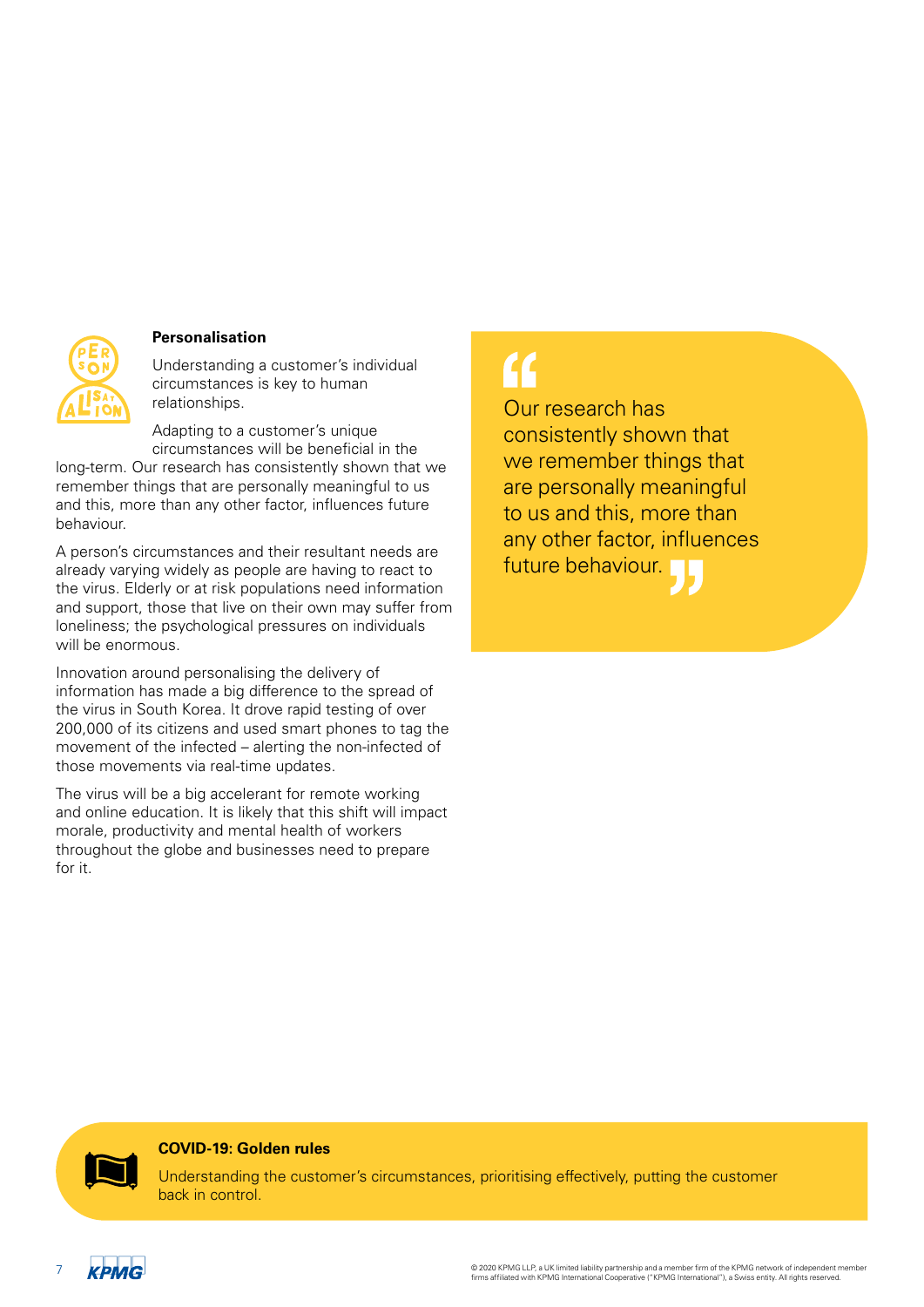

#### **Empathy**

Understanding your customers, putting yourself in their shoes and reflecting back to customers that you are changing what you do because of that understanding.

It is time for all firms to show that they care, that the safety and wellbeing of their employees and customers is their prime concern. As firms around the world grapple with the implications of the virus across their enterprise, customer and employee responsiveness will be a priority.

Corporate kindness are two words not usually put together, but in the examples above, we are seeing that corporate social responsibility is no longer the responsibility of the CSR department, but is now fundamental to how a company operates.

### $\epsilon$

The virus will be a big accelerant for remote working and online education. It is likely that this shift will impact morale, productivity and mental health of workers throughout the globe and businesses need to prepare for it.

**COVID-19: Golden rules**

Showing that you care, choosing the right emotional response to meet the customer's circumstances.